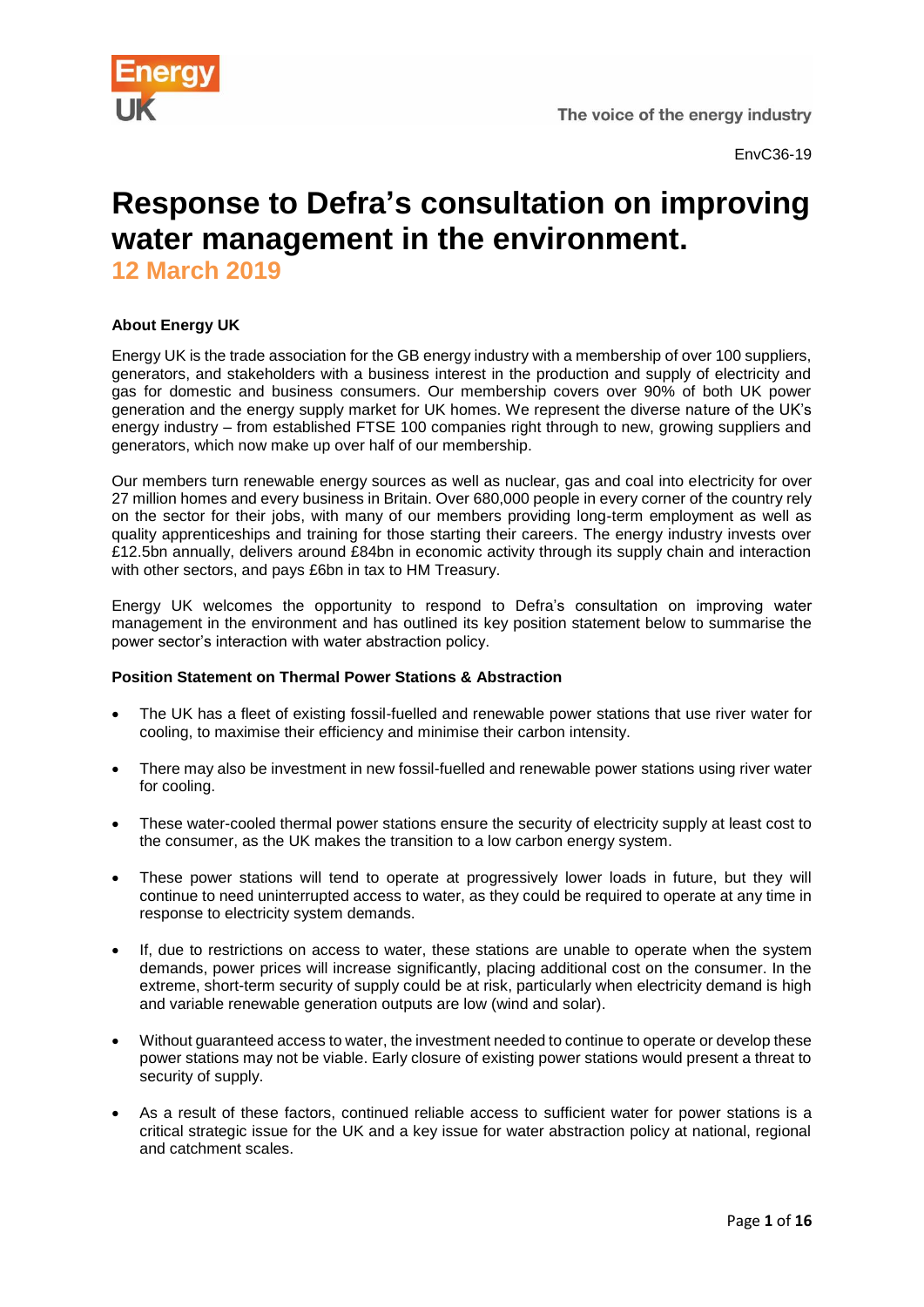

• The concepts of water use and water rights use, headroom and safeguards need to be revised to recognise today's electricity market conditions.

# **Response to Consultation Questions**

# **Q1. Do you have any specific evidence that you think could assist Defra in our assessment of the costs, benefits or other impacts of these possible measures? If yes, please provide details.**

# *Key points:*

- Costs associated with operational restrictions falling to the operator and consumer of electricity should be considered.
- The potential consequences for security of electricity supply should be considered.
- When determining Water Framework Directive (WFD) objective in River Basin Management Planning (RBMP) the costs should be considered, but this appears not to have been the case.
- The costs in Defra's Preliminary Cost Effectiveness Analysis (pCEA) work should be revisited.

#### *Detail:*

When considering measures that would restrict the operation of a power plant (e.g. through restriction on its abstraction licence), it is necessary to consider the consequence this may have for the costs to the operator, the cost of electricity for consumers (e.g. affordability of a reliable supply of electricity on demand) and consequences for security of supply of electricity.

Where measures are related to achieving a WFD target established under the RBMP process, the costs of the measures including those falling to power plant operators, should have been considered (in the context of potential disproportionate cost of the Programme of Measures) in setting the appropriate WFD target. However, it is not apparent that this occurred in RBMP2 at water body level (e.g. in relation to licence variations for power stations and potential consequent restrictions on operation), as the impact assessment for RBMP2 strongly suggests not. Therefore, the cost of measures including costs associated with proposed licence variations should be considered fully for any regulatory action related to WFD objectives.

We would expect individual operators to be keen to work with Defra/Environment Agency (EA) on individual plant and water body circumstances to establish potential costs and benefits at local levels for proposed modifications to power station abstraction licences. Energy UK is keen to work with Defra on sector level issues.

Some data on costs relevant to the power sector were gathered in 2007 as part of the Defra's WFD pCEA stakeholder activity. Whilst the principles of this work may be helpful, the electricity market has evolved considerably in the subsequent decade. Any cost estimates obtained through this means should be revisited when considering contemporary decision making. Some costs associated with individual power stations are regarded as commercially confidential.

# **Q2. Do you agree that the Secretary of State should be able to direct companies to plan on a regional and inter-regional basis? Please provide reasons.**

#### *Key points*

- Energy UK agrees that the Secretary of State should be able to direct water companies to plan regionally and inter-regionally for public water supply purposes.
- We welcome recognition of the value of multisector regional planning.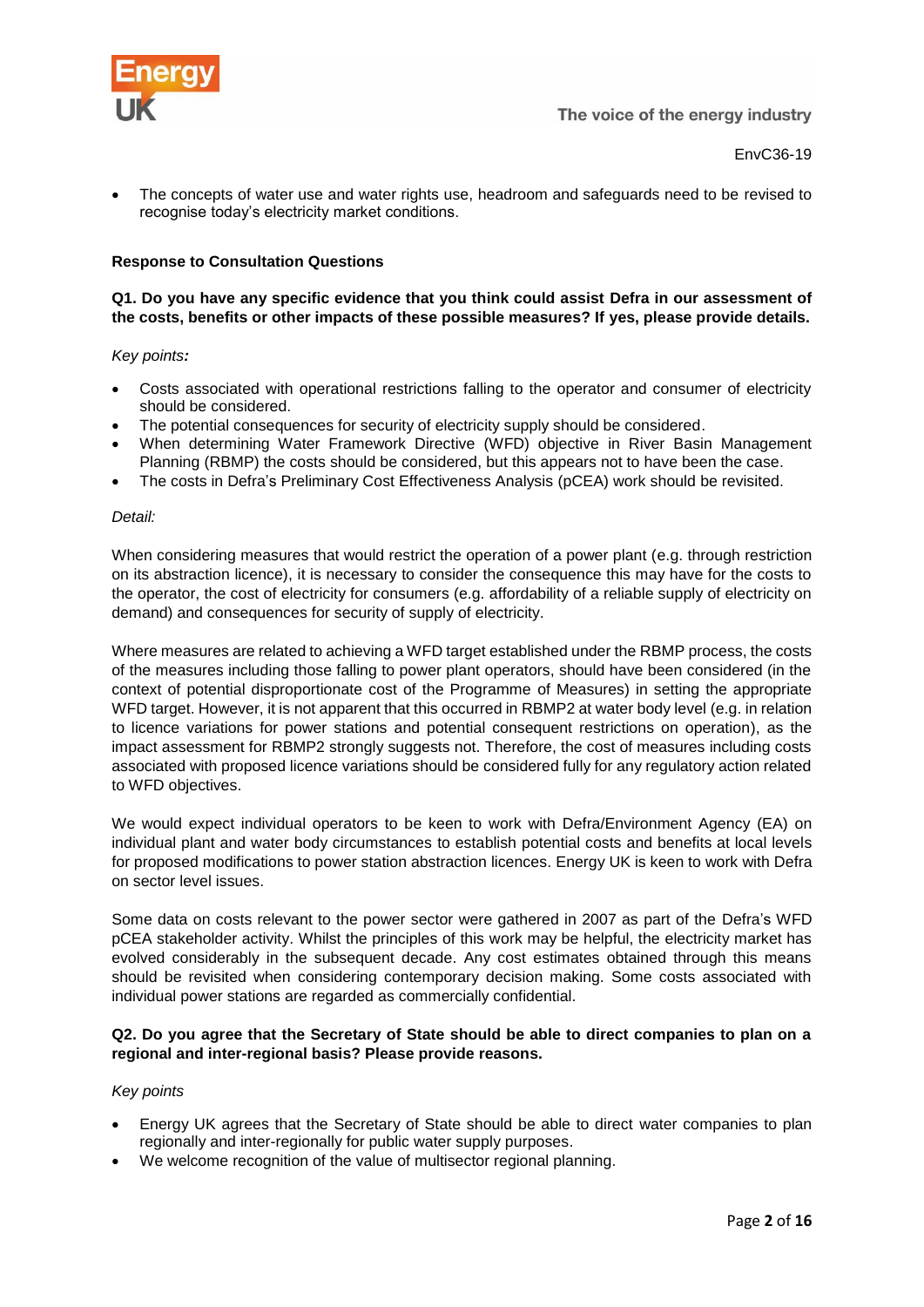

- We do not agree that the Secretary of State should be able to direct water companies to plan regionally and inter-regionally on behalf of other sectors.
- We urge the Secretary of State to consider other governance approaches to regional and interregional planning such as that currently advocated for Water Resource East (WRE) Phase 2, making use of an independent company.

# *Detail*

We interpret 'companies' here to mean water companies. We agree that water companies should plan regionally and inter-regionally for public water supply purposes, since there may be important value in both cost effectiveness and resilience in having the capability to exploit differences between regions (through transfer and storage and supply/demand balance differences). We also agree that considering the needs of other sectors at appropriate spatial scales is vital and for some sectors, including the power sector, such needs could be important at regional and inter-regional levels.

While recognising the need for multi-sector planning at regional and inter-regional scales, we do not agree that water companies are the appropriate leaders for this work. We are concerned that Defra could create uneasy boundaries between water companies as Public Water Supply providers with statutory duties, the EA and other water resource users. There is a potential conflict of interest given that water companies have an allocation of scarce water alongside their statutory position on Public Water Supply.

We therefore agree that the Secretary of State should be able to direct water companies to plan regionally and inter-regionally for public water supply purposes and welcome recognition of the value of multisector regional planning. However, we do not agree that the Secretary of State should be able to direct water companies to plan regionally and inter-regionally on behalf of other sectors.

It is important that the governance arrangements for regional and inter-regional water resource planning should adequately reflect the reasonable interests of all relevant sectors (including representation of 'the environment').

Energy UK considers there to be two alternative ways for providing leadership:

- The EA could assume a leadership role since it has responsibilities and duties requiring it to take a balanced view, and it already has the role of competent authority for WFD RBMP (and regional water resource planning is essentially a subset of that planning).
- Other neutral parties could assume the leadership and co-ordination role in regional water resource planning provided they can pass a competence test.

The key issue is to avoid conflict of interest on water resource allocation. We are aware of Water Resource East (WRE) initiatives which use the structure of an independent company and we are supportive of them

Consideration should be given as to how to fund neutral leadership, management and delivery of work of regional planning groups. Any future groups that are set up for the purpose of regional and interregional planning covering cross sector abstractors should be required to be established on an independent basis with representation at the strategic level from sectors. We would welcome further consultation on the governance of such groups.

See also our response to Q3.

**Q3. Do you agree that the Secretary of State should be able to direct water companies to take account of other abstractors' needs? Please provide reasons.**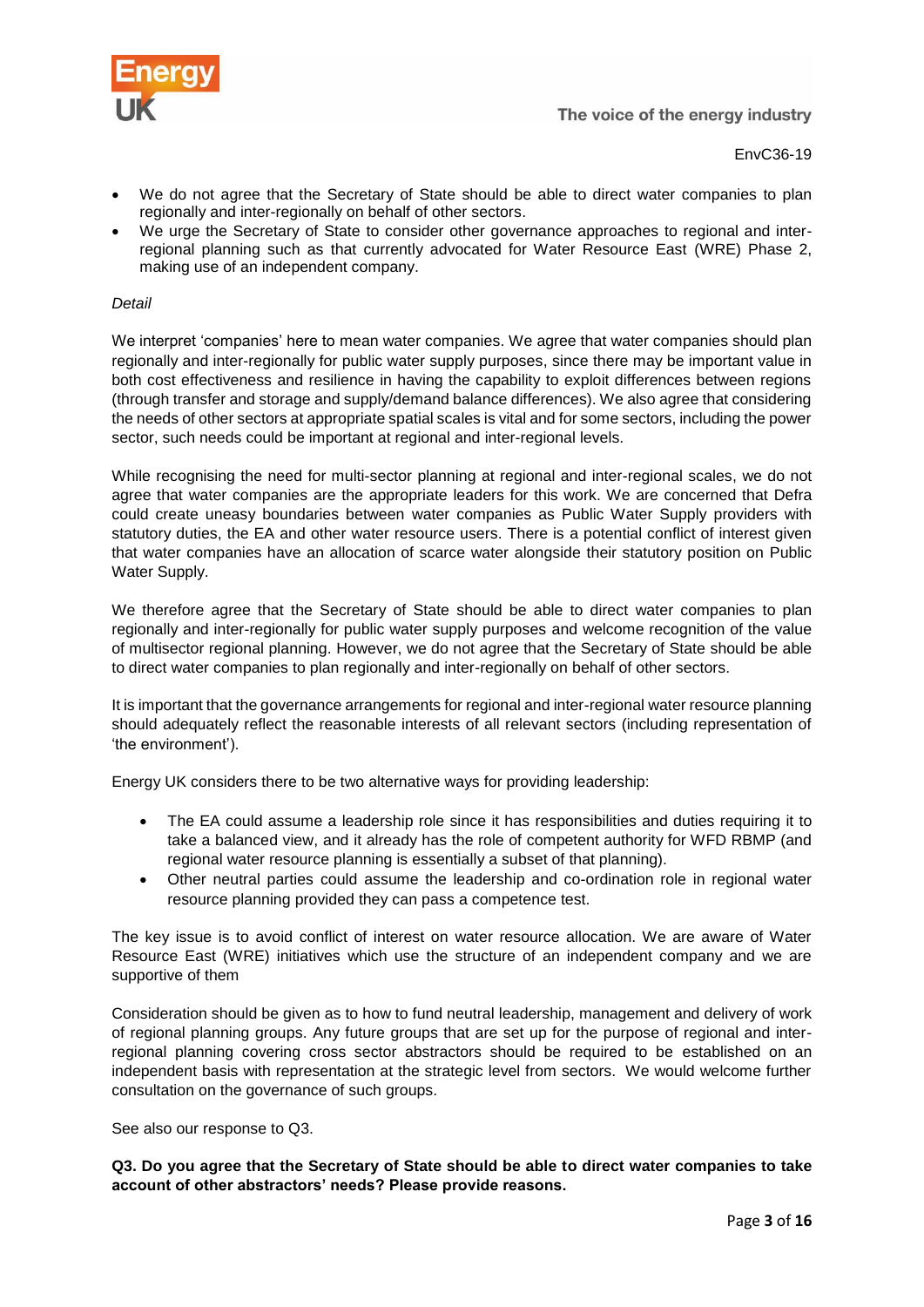

EnvC36-19

# *Key points*

- The reasonable existing and future needs of all users and the environment should be considered in water resource planning at every relevant spatial scale and through every planning, strategy or policy vehicle.
- Water companies are not the appropriate leader for multi-sector planning given their conflict of interest
- The meaning of 'take account of' needs to be carefully elaborated including implications for conflict resolution mechanisms and governance arrangements for planning activity (see below for details)
- The market structures of other sectors (such as electricity production) precludes there being a 'central plan' or a single negotiating body.

# *Detail*

The reasonable existing and future needs of all users and the environment should be considered in water resource planning at every relevant spatial scale and through every planning, strategy or policy vehicle. Reasonable needs of others should therefore be reflected in regional and area water resource planning. For the reasons given in Q2 we do not consider water companies to be the appropriate leaders for regional planning. Similarly, water companies are not the appropriate leader at existing water company area level when multi-sector future need is to be factored fully into the planning.

The EA Catchment Abstraction Management Strategies (CAMS) and Abstraction Licensing Strategies (ALS) clearly has a part to play, although this might be more concerned with licensing for a given strategy founded on an assumed size of water resource. Historically, CAMS/ALS have provided the licensing strategy balancing the need of the environment with user interest including statutory protection of existing water-dependent users from derogation as a result of upstream new-entrants.

Water Resource Management Plans (WRMP) and regional strategic planning are future facing. They both can and should consider whether and how to change the size of the water resource in a given area (including the coupling of regions and areas through storage and transfer options). These should therefore reflect the future needs of other sectors including the future needs of the environment. Currently, existing WRMP tend to assume the current CAMS position of other users (i.e. assuming other users exert their licence to the fullest extent). With genuine multi-sector planning this position may be able to be better optimised.

However, Energy UK does not accept that water companies are the appropriate leaders for multi-sector forward planning and this applies at all spatial scales including the water company area, regional, interregional and national spatial scales. Defra should consider how the governance arrangements of enhanced multi-sector WRMP may be delivered. The EA might be the more natural organisation to lead such work or there may be a role for neutral leaders with sufficient competence (e.g. the proposed Water Resource East model).

If water companies WRMPs are to be developed, Defra should develop clear guidance on how water companies should ensure that confidential information is not improperly disclosed. Similarly, guidance should also be developed on how future water resource allocation conflicts should be solved. As a sector, we have concerns that if water companies are the controlling entity for the WRMP then an appropriate level of separation is in place to ensure that they cannot utilise the privileged information to the benefit of both the supply and waste water core businesses.

In the Defra proposal it is unclear what 'take account of' means in practice. Where there is insufficient resource to provide future allocation for all, conflict resolution mechanisms should be defined, including appeal mechanisms. An understanding of rules for resolution of future conflict is necessary to enable investment in water dependent activities such as new power plants or upgrades to existing plant.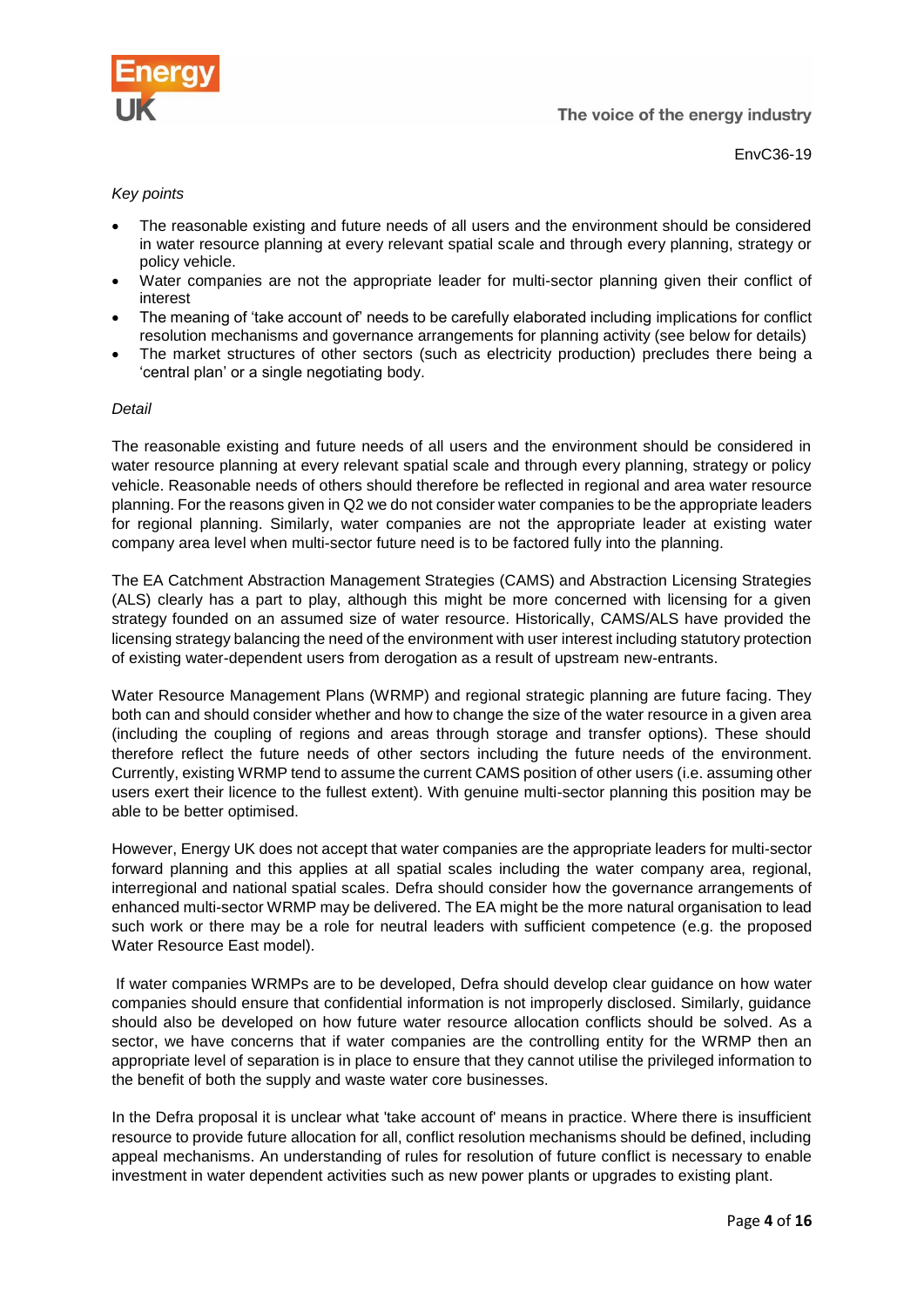![](_page_4_Picture_0.jpeg)

EnvC36-19

The proposal raises many additional questions which are not addressed in the consultation and need to be. These include:

- How would an enhanced WRMP/regional planning process align with EA CAMS/ALS?
- What challenge or appeal process would be available within water company led regional cross/multi sector planning?
- How is an optimal allocation approach defined and who bears the cost of sub-optimal allocation?
- How is a regional plan to be 'approved'?
- What does delivery of a regional plan look like?
- How would differences in outturn from the range of futures assumed for plan purposes be handled?

Whilst water company WRMPs lead to delivery of certain projects (e.g. projects defined in the asset management plan) there are no corresponding asset plans in other sectors and, given their market structures, nor can there be.

It is not clear how reasonable future need could be established especially for long lead time long life infrastructure such as power stations (both for new plant and major investment in existing plant). There is no power sector 'central plan' – the market structure of the sector precludes one. Some possible future power sector paths relevant to water use planning are highly uncertain (e.g. the development of Carbon Capture Usage and Storage (CCUS)).

# **Q4. Do you agree that the water resources management planning process should be recognised in legislation as a measure to deliver environmental objectives? Please provide reasons.**

# *Key points*

- Any legislative change must not distort the principles of water resource allocation.
- The relationship between 'environmental objective' and 'environmental improvement' should be carefully defined.
- The types of environmental objectives which can be addressed through a WRMP should be defined. It is not appropriate that environmental objectives established in, for example, a catchment partnership plan should acquire statutory standing simply through being addressed through a WRMP.
- No more privileged position for water companies should be created than that which follows from their existing statutory duties regarding Public Water Supply.
- The EA, should be the body for resolving conflicts between water users and the environment, rather than water companies.
- The EA should have some involvement from the earliest stages in options appraisal, but this should be limited to that which is consistent with delivery of the EA's wider duties regarding the environment and other users.

# *Detail*

It is not clear what the recognition in legislation of WRMP as a measure to deliver environmental objectives would mean and how it would work in practice. There is a difference between establishment of an objective and delivery of measures aimed to achieve them. Currently, some relevant environmental objectives are established elsewhere (e.g. in line with WFD RBMP and EA CAMS/ALS) which importantly take into account the balance between the benefits of achievement and the wider environmental (beyond the aquatic environment) and societal consequences. WRMP currently are developed with environmental objectives (as interpreted in the EA CAMS/ALS and Restoring Abstraction Programmes) essentially being a constraint. If WRMP were to be recognised in legislation as measures to deliver environmental objectives it must be ensured that WRMP also are based on or convey the same protection as the EA CAMS/ALS process does for the licences of existing users so as to avoid derogation of them.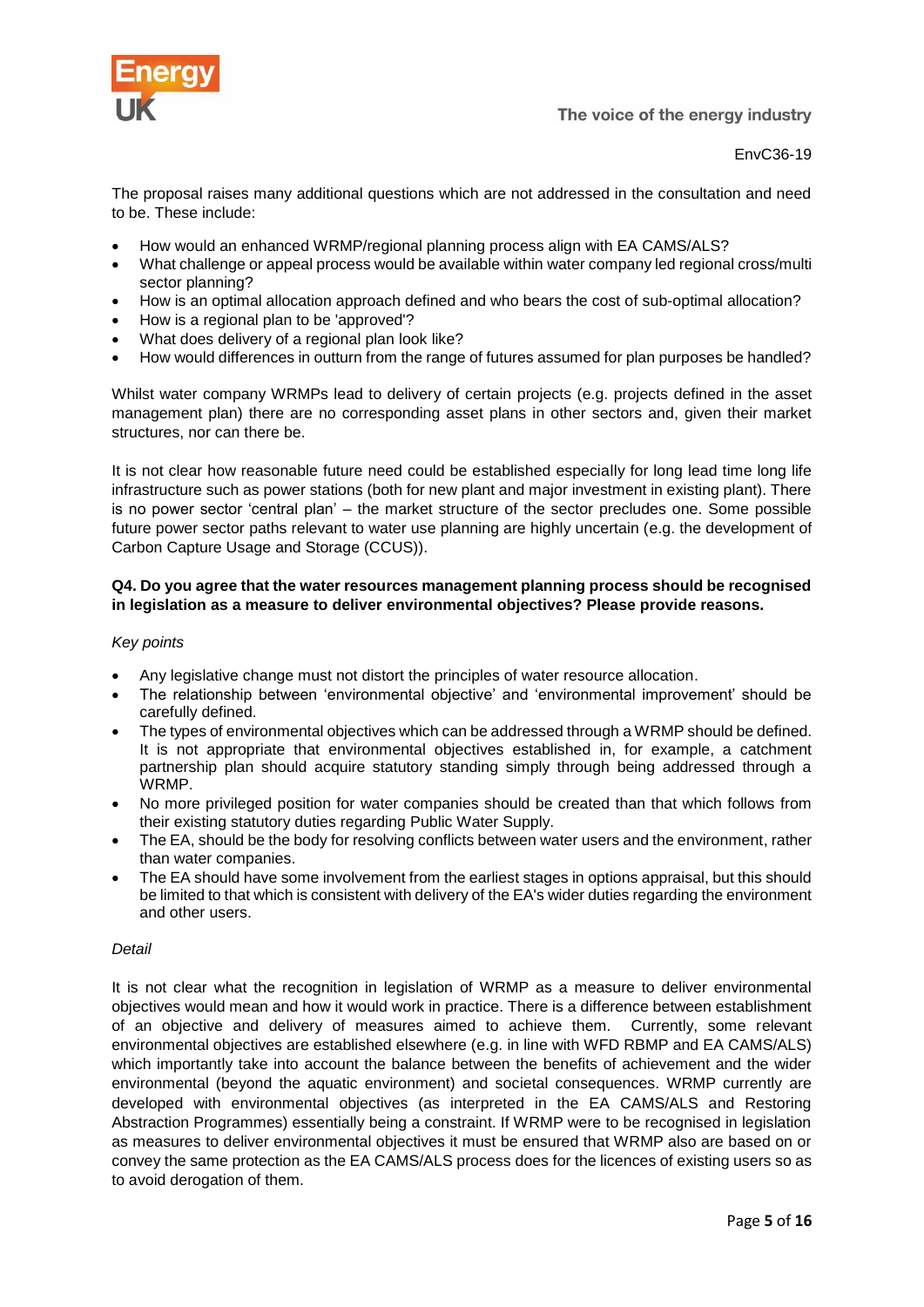![](_page_5_Picture_0.jpeg)

EnvC36-19

Prior to committing to the legislative change, Defra should define the boundaries between WRMP and the EA CAMS and RBMP, including their respective processes leading to the strategies/plans.

Current WRMP are means by which environmental objectives are respected in developing and maintaining the appropriate resource supply demand balance for public water supply. WRMP should not become vehicles for establish new de facto environmental objectives.

We were concerned by the decision in RBMP2 not to make the Program of Measures assumed in establishing the RBMP2 target statutory, as there is a clear risk that the economics of the measures subsequently adopted would be different to those assumed in establishing the target. We see some benefit in ensuring that the measures undertaken are consistent with the plan/strategy in which the objective is established, but suggest that it would be better for this to take place within WFD RBMP, rather than WRMP. Currently, there is a risk that the proposal could duplicate elements of RBMP and introduce inconsistency if they run in a parallel manner.

The proposal opens up several questions not addressed by the consultation document. These include:

- In what ways would the proposal change the way stakeholders engage with the WRMP process and in particular what would the role for the EA be?
- How would the EA's engagement with water companies through WRMP differ from say that with power companies through Environmental Permitting Regulation (EPR) permits?
- What would be the boundaries with EPR permits?

Any legislative change should not distort the principles of water resource allocation by providing a more privileged position for water companies than that which follows from their existing statutory duties regarding Public Water Supply. The EA should be the body for resolving conflicts between water users and the environment, rather than water companies (though they may be informed via engagement in the various processes (RBMP, WRMP and catchment partnerships).

We support Defra's intention to simplify how confidential information is handled before the publication of a plan. We believe that these issues should be identified and solved as early as possible in the development of the plan.

We are also unclear on the relationship between environmental objective and environmental improvement as discussed in this section of the consultation. In some cases, the appropriate measures to be taken to achieve an aquatic environmental objective may both lead to improvement in some aspect of the aquatic environment and adverse consequences for other media or 'tolerable' other adverse consequences for the aquatic environment. For example, for a tower–cooled power station a reduction in gross abstraction for a given net abstraction, thus offering some improvement in water resource aspects, would most likely necessarily be accompanied by an additional use of chemicals within the cooling system to manage scaling risk and would certainly increase the concentration of dissolved salts in the power station discharge resulting in an adverse change in water quality.

Given that catchment partnerships are not necessarily subject to the checks and balances of WFD, it may not always be the case that an environmental improvement listed in a catchment partnership plan should necessarily find its way into a WRMP. It is unclear whether Defra intends for WRMP to be a vehicle to define and deliver environmental improvement beyond that which would follow from the WFD, RBMP and WRA. If this is the case, the wider societal and economic frameworks should be defined in order that the potential for adverse effects on other stakeholders (including other aspects of the environment) can be fully explored and appraised before the measure becomes an element of a statutory plan for delivering environmental objectives. Whilst it makes sense that EA should have some involvement from the earliest stages in options appraisal, any collaboration or joint design involvement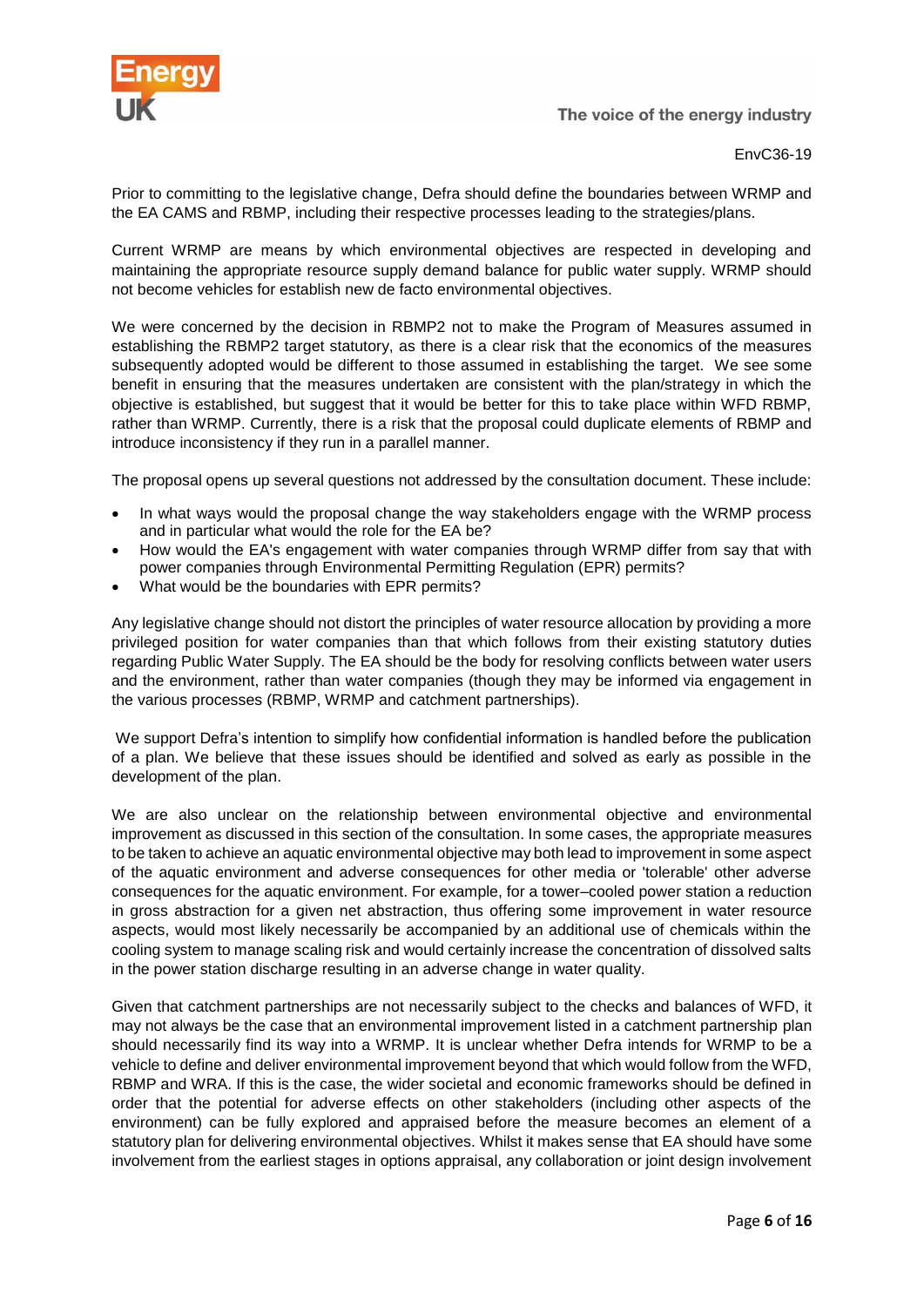![](_page_6_Picture_0.jpeg)

should be limited to that which is consistent with delivery of EA's wider duties regarding the environment and other users.

# **Q5. Do you agree with our proposals to improve the legislation governing Water Resources Management Plans? Please provide reasons**

# *Key Points*

- Our comments on the proposed substantive changes are detailed in our responses to Q2-4.
- In particular, while recognising the need for multi-sector planning at regional and inter-regional scales, we do not agree that water companies are the appropriate leaders for this work.
- It should not be assumed that there is an individual body which can negotiate on behalf of a sector. Energy UK can provide a streamlined means of two-way engagement with its members but it is not empowered to agree 'trade-offs' between the interests of its members and other parties.

#### *Detail*

Our response to Q5 should be read also in the light of our responses to Q2-4 which deal with the substance of legislative change in this area. In particular, while recognising the need for multi-sector planning at regional and inter-regional scales, we do not agree that water companies are the appropriate leaders for this work.

We support legislative change where this is necessary to provide mechanisms for more economically efficient approaches to managing water resources. This would provide clarity on the processes, and legal requirements on various actors.

Ensuring that relevant stakeholders are consulted is important. However, it should not be assumed that there is an individual body which can negotiate on behalf of a sector. For example, Energy UK can provide a streamlined means of two-way engagement with its members but it is not empowered to agree 'trade-offs' between the interests of its members and other parties, or between its members.

# **Q6. Do you have any further suggestions about how we could improve the primary legislation that governs water resources management planning?**

#### *Key points*

- The concepts of water 'use' and water rights 'use' should be brought up to date, in legislation if necessary, to reflect modern market operation in the variety of sectors dependent on water and water rights.
- There may be an advantage in putting the relationship between water resource planning, wastewater planning and operation of wastewater systems on a more secure footing in order to deliver a measure of confidence to users and the environment dependent on low river flows.
- All abstraction rights/permits owners (not just water companies) should be provided with the opportunity to innovate and improve the economic efficiency of water use subject to defined environmental protection requirements (e.g. through water sharing agreements, or contracts linked to multi-sector market drivers).

#### *Detail*

We welcome the proposed removal of time-limitation on abstraction rights (as indicated in the 2017 abstraction plan and confirmed in the stakeholder engagement processes covering transition of abstraction to EPR). We look forward to working with the EA and Defra to develop guidance on how the abstraction review process can work within the EPR framework after transition.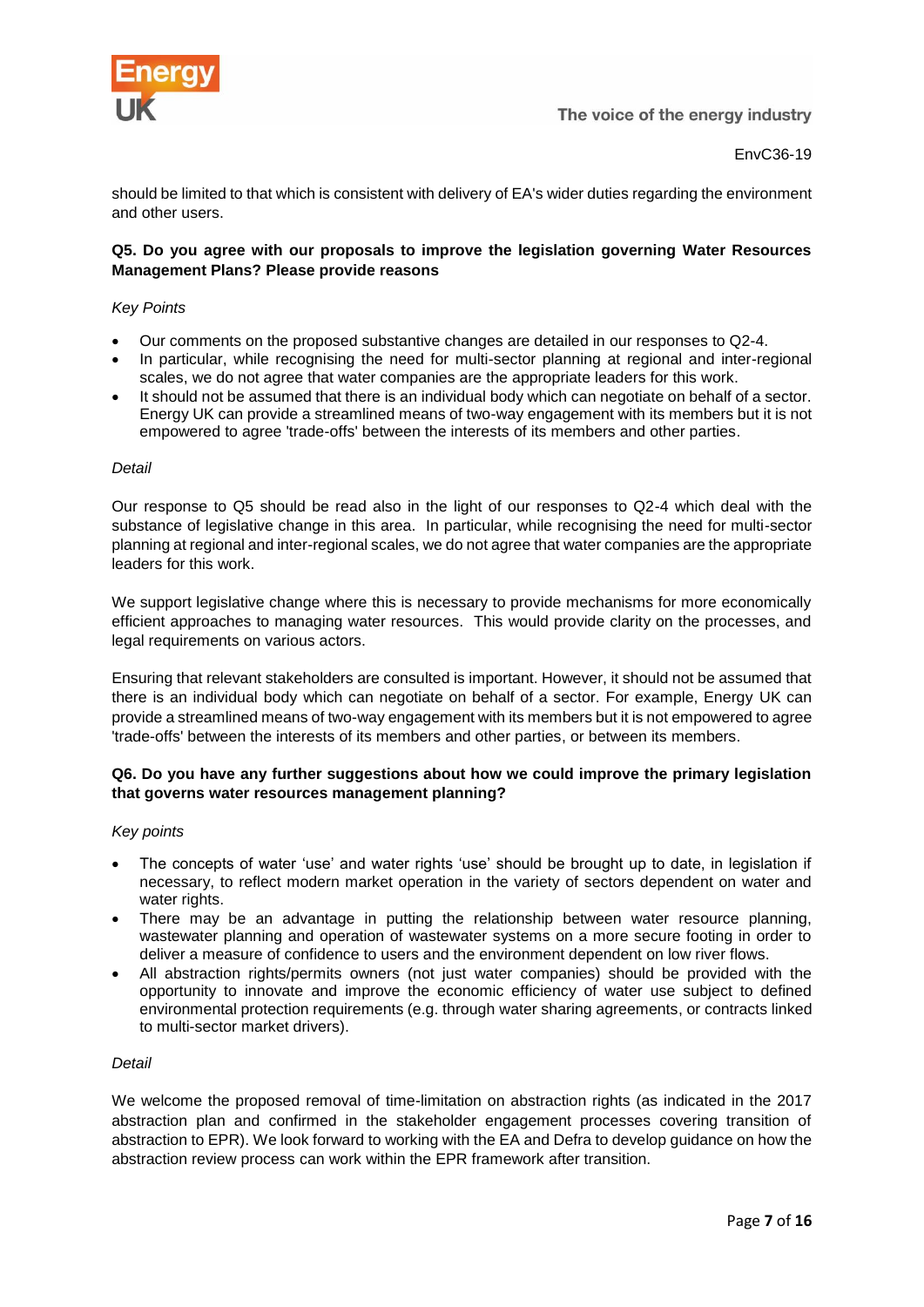![](_page_7_Picture_0.jpeg)

EnvC36-19

Confidence in reliable access to sufficient quantities of water underpins long-life water dependent infrastructure such as power plants, as uncertainty over a power plants' ability to operate would raise significant doubts over its future revenue streams and the viability of the investment. Thus, removal of the time-limitation could be useful in promoting confidence in these investments. However, we appreciate that some review process is necessary. We were supportive of the idea emerging in the abstraction reform process that that review could be linked to the occurrence of a previously defined water resource position in the catchment, rather than an arbitrary calendar period, as development towards this could be tracked and its triggering predicted. We feel that need and efficient use considerations are likely already to be dealt with through wider BAT and resource use considerations in Industrial Emissions Directive for many water users.

We are concerned that Defra proposals could create uneasy boundaries between water companies as Public Water Supply providers with statutory duties, EA and other water resource users.

We would welcome any legislative changes necessary to allow all (not just water company) abstraction rights/permits owners to innovate to improve the economic efficiency of water use subject to defined environmental protection requirements. This contrasts with the approach implied in the consultation which appears to seek to institutionalize innovation driven only by water companies (which have a mix of public duties and private drivers for return) working jointly with the EA or looking to the EA to further stimulate the limited 'trading' resulting from current legislative arrangements. We would rather see, for example, the promotion of the development of water sharing agreements underpinned by contracts, administered by abstraction rights owners and driven by market approaches (subject to appropriate environmental protection requirements). This may allow a particular set of abstraction rights to underpin multiple operators across multiple sectors, including Public Water Supply providing improved economic efficiency in water use by exploiting fully the ability of the actors to operate within their respective and different markets, managing their opportunity and risk positions.

We also consider that the concepts of 'use' of water and 'use' of water rights should be brought up to date (see also our answer to Q14-17 on 'underuse'), via legislative change if necessary. Access to water underpins the capability of a power station to operate when the system requires. The energy output and associated fuel input may be traded up to 3 years in advance of delivery for a particular future half hour period, providing economic value. This commitment can only be made if the operator is confident that there is no obstacle to generation when the delivery time arrives – including confidence that water will be available. Shorter term market changes closer to the delivery time may mean that, in the event, generation is not required after all and water is not required to be abstracted. However, the advance right to abstract water at that time will have been essential in enabling the operator to make advance commitments to the market, thereby ensuring its liquidity, competitiveness and overall security. If non-intermittent power stations are unable to make commitments to generate in advance, due to a lack of rights to water, then it will be extremely difficult to manage security of supply and maintain cost competitiveness, as the system operator will have no advance knowledge of whether this (otherwise firm) plant could be available if required, solely due to access to water. The ability to operate a thermal power station rapidly in response to market signals allows such a plant to provide security of electricity supply in the national generation portfolio. To deliver that security of supply product on demand requires (i.e. in response to Capacity Market Notices) the ability to generate (and therefore access or "use" water) at all future times since a power sector system stress event could occur at any time. We therefore suggest that the concept of 'use' of an abstraction licence needs to be widened from the historic view of abstraction actually occurring. This would recognise the realities of the operation of today's more flexible market requirements due to the increased mix of thermal and renewable energy sources. There are differences between the economic use of a water right and use of that right to physically abstract water for 'use' within an activity.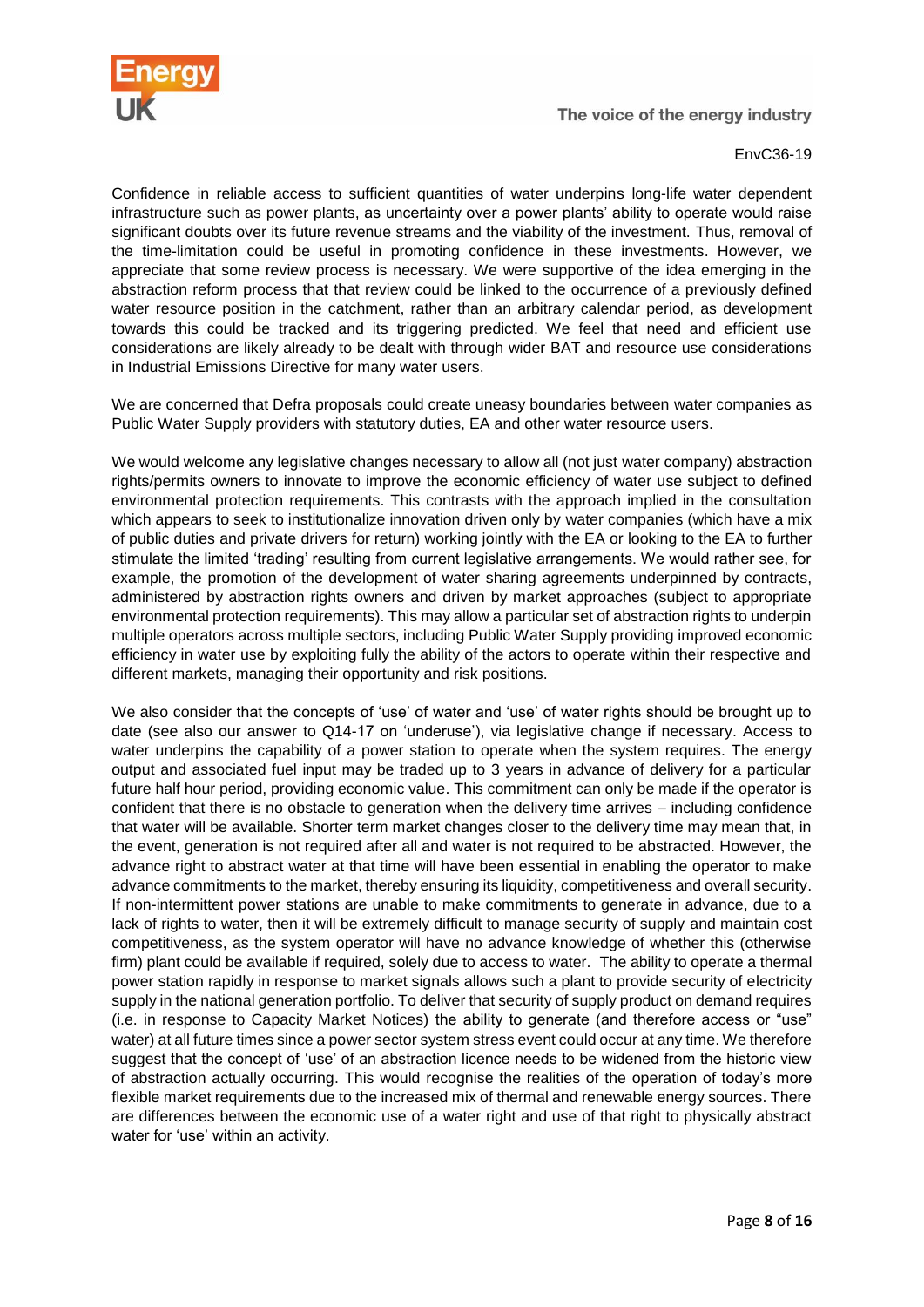![](_page_8_Picture_0.jpeg)

EnvC36-19

The future role promoted by the proposals which positions water companies as being the lead planning organisations, the dominant users and the controllers of storage and strategic transfers, whilst enjoying a core position protected by statutory duties could lead to future investment in water dependent infrastructure by non-Public Water Supplier actors being perceived as significantly riskier.

Finally, we think there may be advantage in putting the relationship between water resource planning, wastewater planning and operation of wastewater systems on a more secure footing (potentially involving new legislation) in order to deliver a measure of confidence to users and the environment dependent on low river flows (see answers to Q 7-11 for details).

# **Q7. Do you agree that Drainage and Wastewater Management Plans should be made statutory and produced every five years? Please provide reasons.**

# *Key points*

- We agree that making Drainage & Waste Water Management Plans (D&WWMP) statutory would be sounder basis for planning and visibility for all dependent actors.
- We suggest extending the scope D&WWMP to require operators of wastewater networks to ensure minimum discharge contributions to rivers in low flow conditions.

#### *Detail*

We agree that making D&WWMP statutory would be sounder basis for planning and visibility for all dependent actors. It is likely to provide a better basis for attracting necessary investment. Periodic revision of the plans is appropriate and a timescale offering best fit to other related planning processes is sensible. Whether best fit is to mesh with the current WRMP period of 5 years or to move to consistency with WFD-RBMP of 6 years is a matter of judgement. In making this judgement it would be important to consider how WRMP and regional planning discussed above may best align with WFD-RBMP, given the potentially increasing overlaps with the proposed planning scope changes.

It is evident that wastewater discharge from Sewage Treatment Works (STW) is a significant or even dominant component of low river flows in today's lowland rivers on which water-dependent infrastructure such as power stations and the environment rely. Currently there is no duty of discharge for sewage treatment works. There appears to be limited coupling between the wastewater and water resource supply modelling systems, at least as evident in the recent WRE initiative.

The current review of process in water resource management planning provides a suitable opportunity to provide improved confidence for non PWS water users and the environment by extending the scope of drainage and wastewater plans to require operators of wastewater networks to ensure minimum discharge contributions to rivers in low flow conditions so that the overall available water resource including wastewater derived flow can be optimally managed through the regional and water resource management initiatives considered in Q2-6.

An example of the structure of such a requirement may be that at each CAMS river flow assessment point wastewater operators should be required to arrange for minimum wastewater-derived flow at low flows (e.g. < Q90) of a percentage (e.g. 70%) of the average wastewater contribution in low flows over a preceding assessment period (e.g. the previous 10 years examples of low flows). The minimum wastewater-derived flow should be designed to be <100% to allow wastewater network operators to explore innovation opportunities including wastewater re-use and semi-closed loop approaches to overall water resource management.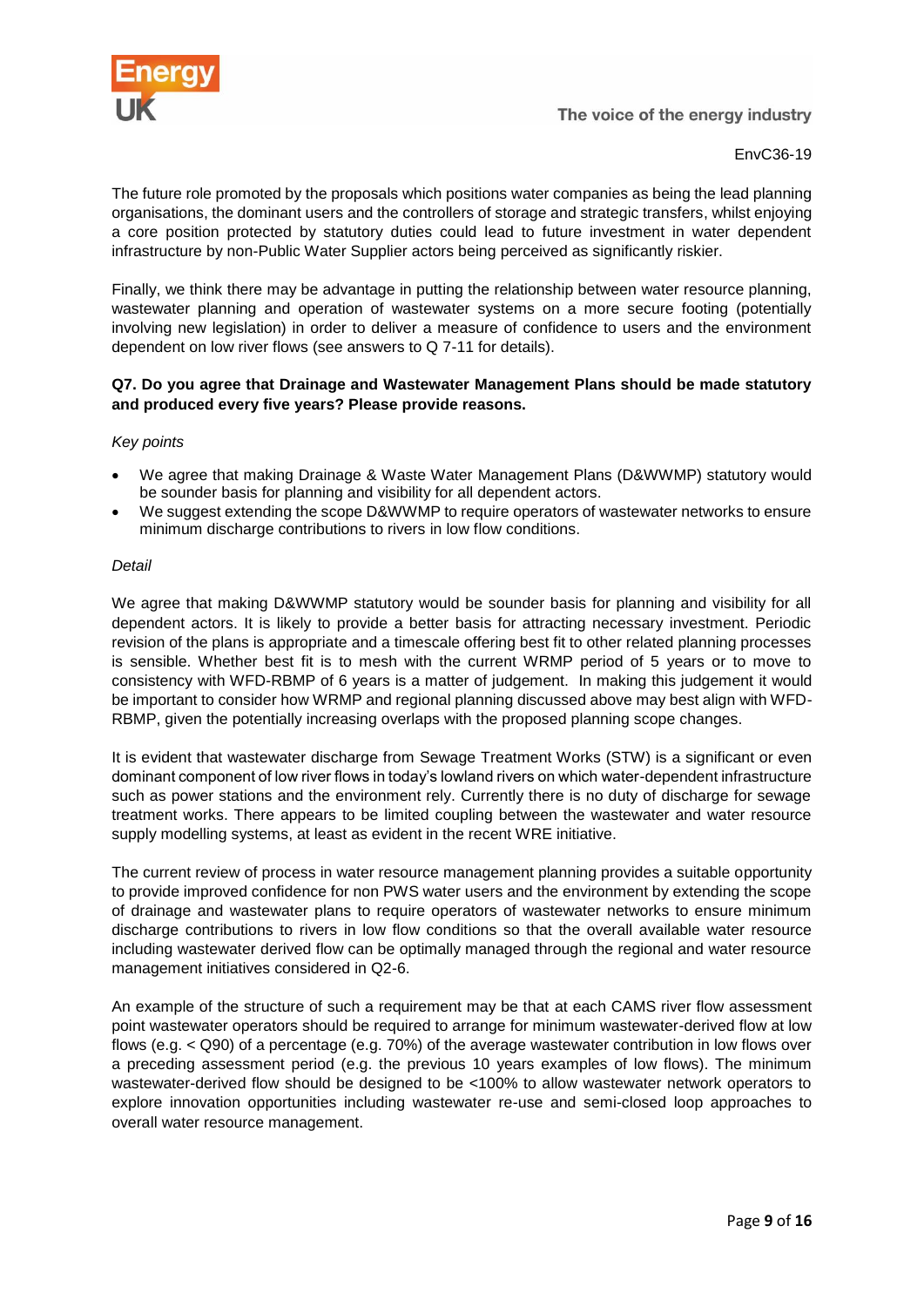![](_page_9_Picture_0.jpeg)

**Q8. Who should a water company consult with, and obtain information from in developing their Drainage and Wastewater Management Plans and at what stage in the development of their plans?** 

# *Key points*

- Energy UK should be consulted in the first instance.
- Individual power station operators should be given the opportunity to register their interest in D&WWMP consultations and stakeholder activity.

#### *Details*

Depending on the agreed scope of the D&WWMP, required consultees should include those whose water use may potentially be affected by proposed modification to STW discharges (see Q7,9-11). These should include Energy UK in the first instance. Individual power plant operators should be given the opportunity to register their interest in such plans and hence ensure being alerted to any consultation or stakeholder activity.

**Q9. What, if any, are the lessons we could use from the water resources management planning process in making Drainage and Wastewater Management Plans statutory?** 

# **&**

**Q10. Is the current non-statutory Drainage and Wastewater Management Plan framework clear and complete, and are there any changes/lessons learnt which we should take on board in making the process statutory?** 

#### *Key points*

• Integration between DWWMP and WRMP is important recognising the important contribution of STW flows to low flows on which users and environment depend.

#### *Detail*

Integration between DWWMP and WRMP is important recognising the important contribution of STW flows to low flows on which users and environment depend. This coupling requirement may also be relevant at the more strategic level, for example where a major transfer from a water rich area supports a conurbation leading to wastewater discharge which then contributes to river flows and which in turn supports other water users including Public Water Supply either downstream on the receiving water body or after subsequent transfer.

Storage of effluent and semi-closed loop (e.g. enabling direct and indirect water re-use via redirecting discharge upstream of its current discharge location) approaches may also result in useful time-shifting of water resource to more efficiently meet user and environmental needs.

There are also more subtle linkages. Successful water demand management measures may result in reduced STW flows which have consequent effects on the environment and users dependent on them. In some cases where the STW flow was used downstream for Public Water Supply purposes after treatment (i.e. indirect re-use in EU water re-use terminology) the successful demand management measure results in the need for development of a new Public Water Supply source of supply to compensate for the foregone STW derived flow. It may be necessary to take action to protect the river environment if the reduced flows would otherwise compromise environmental targets.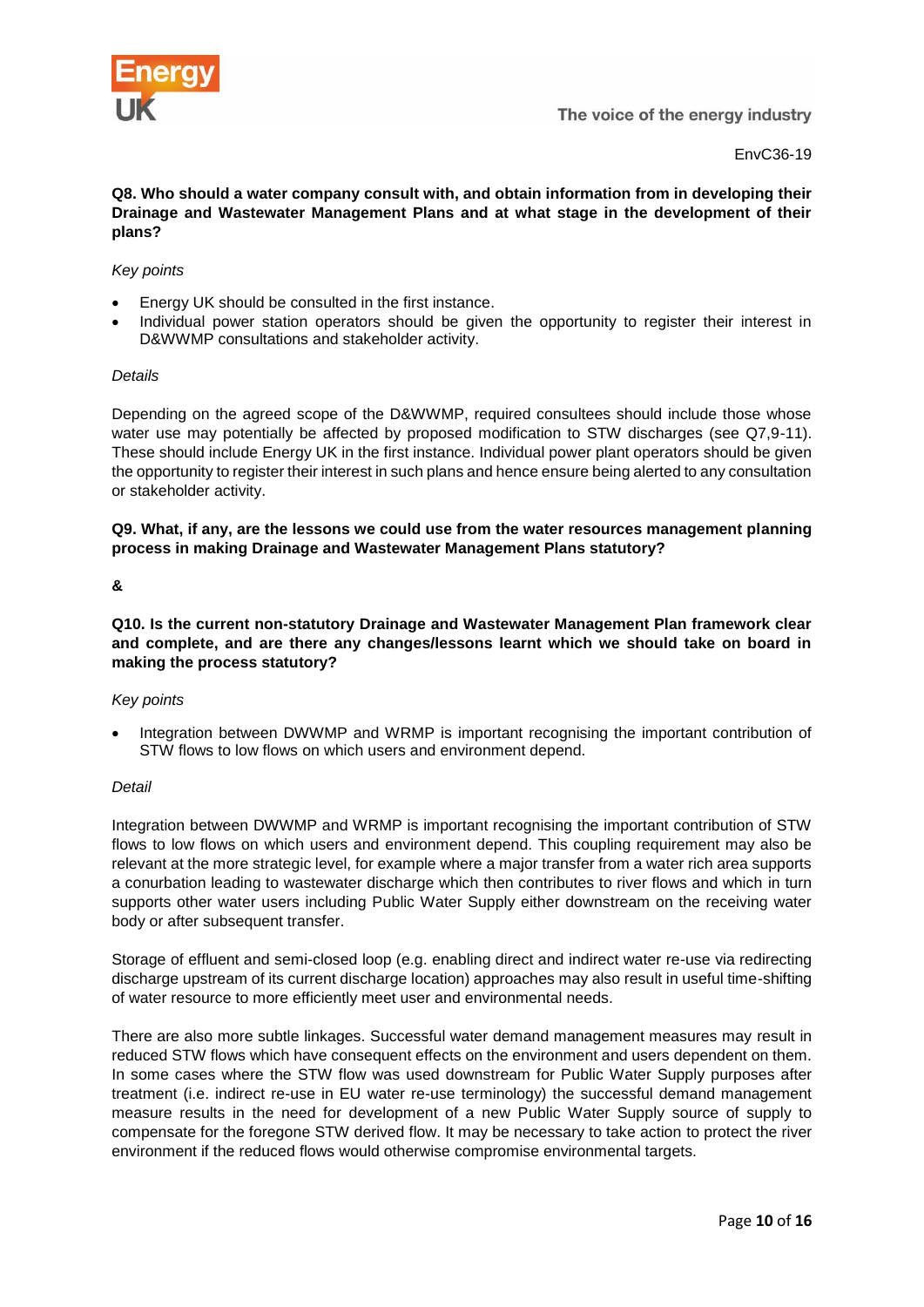![](_page_10_Picture_0.jpeg)

# **Q11. Should there be government or regulator oversight in the Drainage and Wastewater Management Plan process and review of plans? What level and type of oversight should this be?**

Given the importance of D&WMP in overall water resource planning in particular with respect to low flows in rivers, there should be a similar level of scrutiny and oversight as for area and regional water resource management plans.

# **Q12. Do you agree that the EA should be able to vary or revoke any licence that is causing unsustainable abstraction without paying compensation?**

# *Key Points*

- In principle, and if taken at face value, we are content with the proposal that compensation need not be paid in these circumstances (and EIUC not collected) although it is essential that more detail on the definition of 'unsustainable abstraction for this purpose' is provided before we can agree the approach
- Checks and balances should be put in place to ensure that any instance of the proposed use of the curtailment power is well-founded so that the variation mechanism is not merely used 'speculatively' by EA transferring an unreasonable burden of proof to the licence holder

# *Detail*

In principle, and if taken at face value, we are content with the proposal that compensation need not be paid in these circumstances (and EIUC not collected) although it is essential that more detail on the definition of 'unsustainable abstraction for this purpose' as described in points 1-4 of pg.23 & 24 of the consultation document is provided before we can support the approach. We discuss our concerns in the answer to Q13.

However, the issue must be considered in more detail in order to avoid unforeseen and potentially detrimental wider consequences. We are concerned that removal of the need for compensation may result in the overuse of the curtailment power, and in combination with the precautionary principle may transfer an unreasonable burden of case making to the licence holder. The case making position for an existing, potentially long-established, licence holder should not be the same as when an applicant is seeking a new licence. Checks and balances should be developed to ensure that any instance of the proposed use of the curtailment power is well-founded with the EA being required to demonstrate reasonable expectation of contribution to damage or risk of damage to prevent the variation mechanism from being used speculatively. The case-making burden that could be transferred to the licence holder is significant especially when being required to prove there is no *potential* to contribute to damage.

The indicated total national potential benefit from this aspect of the proposal of £9Mpa is small compared with the potential loss of societal benefit forgone through additional constraint to a power station operation. It is therefore important to have full regard to the wider societal consequences of acting in this way when the legal framework admits socio-economic consequences as a consideration i.e. WFD objectives).

# **Q13. Do you agree with our proposal to link unsustainable abstraction to various environmental duties as set out in this consultation? If not, how would you determine what constitutes unsustainable abstraction and why?**

# *Key Points*

• We request further clarification on the term 'environmental duties'.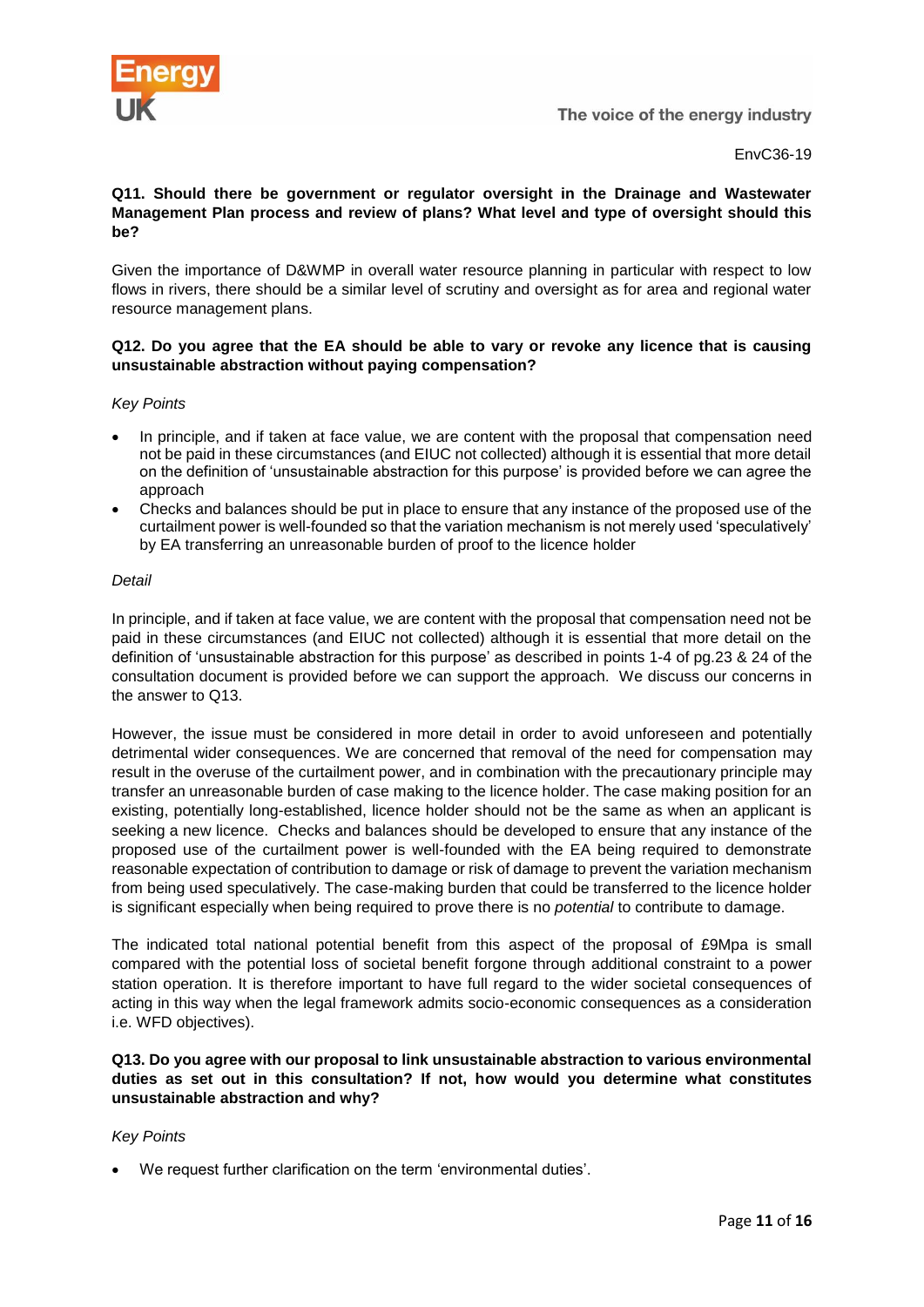![](_page_11_Picture_0.jpeg)

![](_page_11_Picture_1.jpeg)

- Water resource requirements should be aligned with the statutory RBMP targets even if less than good.
- Curtailment considerations need to take into account costs associated with consequent investment need or operational restrictions including costs to the electricity consumer and consequences for security of supply.

# *Detail*

We are unclear on what is meant in this question by 'environmental duties'.

Some of our concerns on the determination of 'unsustainable abstraction' are as follows:

- The proposal is not specific in stating how 'unsustainable abstraction' is to be related to p23/4 points 1-4 in the consultation document. More detail is needed.
- Rarely will one specific licence be clearly determined as the sole cause of 'failure to meet a water body objective'. Where failure is due to several pressures it is unclear how apportionment is to be made?
- The water resource requirement for a water body should be in line with the RBMP statutory target for that water body and not that which is necessary to support 'good' if the statutory target is less stringent than good.
- Any improvement trajectory for the water body should have been determined taking into account the costs of curtailment of water resource use necessary to underpin that trajectory. It is not evident to us that this was done in RBMP2 target setting at appropriate spatial scales relevant to power sector interests for measures such as licence variation that would restrict power station operation. Thus, we are uneasy regarding the possible approaches to determining 'potential to cause' failure to meet future environmental objectives in respect of the improvement trajectory (relevant to p 23/4 point 1, WFD). In considering use of curtailment, the EA should take fully into account the costs associated with consequent investment need or operational restrictions including costs to the electricity consumer and consequences for security of supply.
- We are uneasy regarding the burden of proof that may be transferred to the abstractor with regard to each limb of p23/4 1-4 and particularly regarding European Sites should the EA be unable to conclude no adverse effect on integrity, particularly in regard of licences that predate the designation of the Site (see also our answer to Q12).

# **Q14. Should the EA be able to vary under used licences in the case of unsustainable abstraction to remove the underused portion, with suitable safeguards to protect necessary headroom?**

#### *Key Points*

- Before using curtailment powers, the EA should ensure that, where the relevant environmental objective allow the costs and benefits of achieving it to be taken into account, the costs of any measures or restrictions on power station operation have been taken fully into account when setting the objective.
- If not, it may be more appropriate to re-consider the objective or timescale for the trajectory to achieve the objective.
- The concept of 'water use' must be updated to better reflect modern market conditions leading to separate considerations of the use of a water right and use of water (see Q6).
- There may be more effective ways of promoting economically efficient water and water right use whilst respecting environmental requirements than can be achieved via curtailment for underuse (e.g. use of water and water rights sharing agreements)
- If, nonetheless, a more traditional approach is adopted, Energy UK agrees considerations of headroom and safeguards are vital:
	- They should consider historical operation over multiple market cycles in combination with weather conditions etc recognising that the historical record may not yield the full range of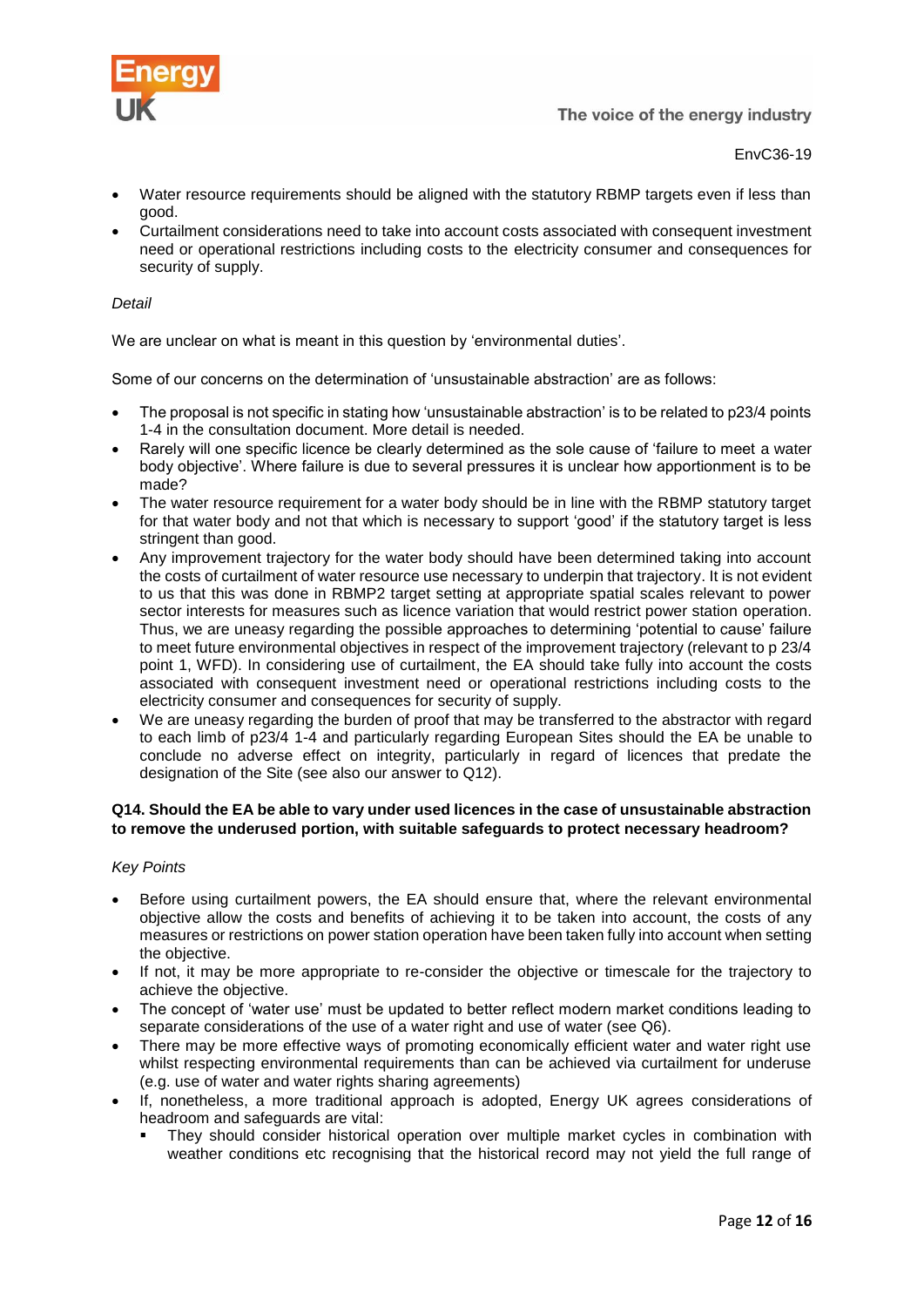![](_page_12_Picture_0.jpeg)

relevant variability. Hindcast modelling or expert judgement may suggest other potential use quantifications that could have reasonably occurred.

- safeguards should include a future facing component recognising the life cycle of power stations and sites, and the way in which flexible thermal power plant will participate in the future electricity market to provide security of electricity supply and affordable electricity.
- provision of an effective appeals mechanism is a vital element of any 'safeguard' approach
- Careful apportionment of harm and consideration of the activities of all relevant users is important in resolving cases where multiple licences and users together contribute to unsustainable abstraction.
- The provision of an effective appeals mechanism is a vital element of any 'safeguard' approach.

# *Detail*

We recognise that there must be some mechanism to prevent mis-use of licences which would cause harm and prevent the achievement of economically efficient use of water resource.

Depending on the definition of 'unsustainable abstraction', it may not always be necessary or appropriate to consider licence curtailment. For example, it may not be appropriate if 'unsustainable abstraction' compromises a future improvement trajectory where the trajectory had not taken full account of the economic consequences in its cost benefit appraisal. In this case, it may be more appropriate to re-consider the objective or timescale for the trajectory rather than continuing to regard the abstraction as unsustainable.

The concept of 'underuse' needs to be better defined to reflect modern market reality. We are not convinced that the traditional notions of 'used portion' and 'headroom' remain fit for purpose. These should be updated to reflect updated approaches to 'water right use' and 'water use' as discussed in Q6. It may be preferable to consider and promote other means of improving economic efficiency of water and water right 'use'. Access to water underpins the capability of a power station to operate when the system requires. The energy output and associated fuel input may be traded up to 3 years in advance of delivery for a particular future half hour period, for economic value. This commitment can only be made if the operator is confident that there is no obstacle to generation when the delivery time arrives – including confidence that water will be available. Shorter term market changes closer to the delivery time may mean that, in the event, generation is not required after all and water is not required to be abstracted. However, the advance right to abstract water at that time will have been essential in enabling the operator to make advance commitments to the market, thereby ensuring its liquidity, competitiveness and overall security. If non-intermittent power stations are unable to make commitments to generate in advance, due to a lack of rights to water, then it will be extremely difficult to manage security of supply and maintain cost competitiveness, as the system operator will have no advance knowledge of whether this (otherwise firm) plant could be available if required, solely due to access to water.

However, promoting ways to enable water users to better make contractual arrangements between themselves may be a more effective means of improving economic efficiency of water use (e.g. 'water sharing agreements'). It would be necessary to ensure that the agreement would be such that an appropriate environmental protection 'envelope' would be respected. Such an agreement could allow economically efficient exploitation of one or more licence rights (potentially from multiple sectors) by multiple users across different sectors in a flexible way managed by the users themselves.

In the traditional approach to water 'use', we agree it is necessary to provide sufficient safeguards against economically counter-productive curtailment. The safeguards should clearly look to historical circumstances and data to give some indication of the uncertainty and variability of the use of the right. This historical view should be of sufficient duration to account for the specific circumstances (i.e. multiple market cycles) and weather conditions. This may be at least a decade or two, if available and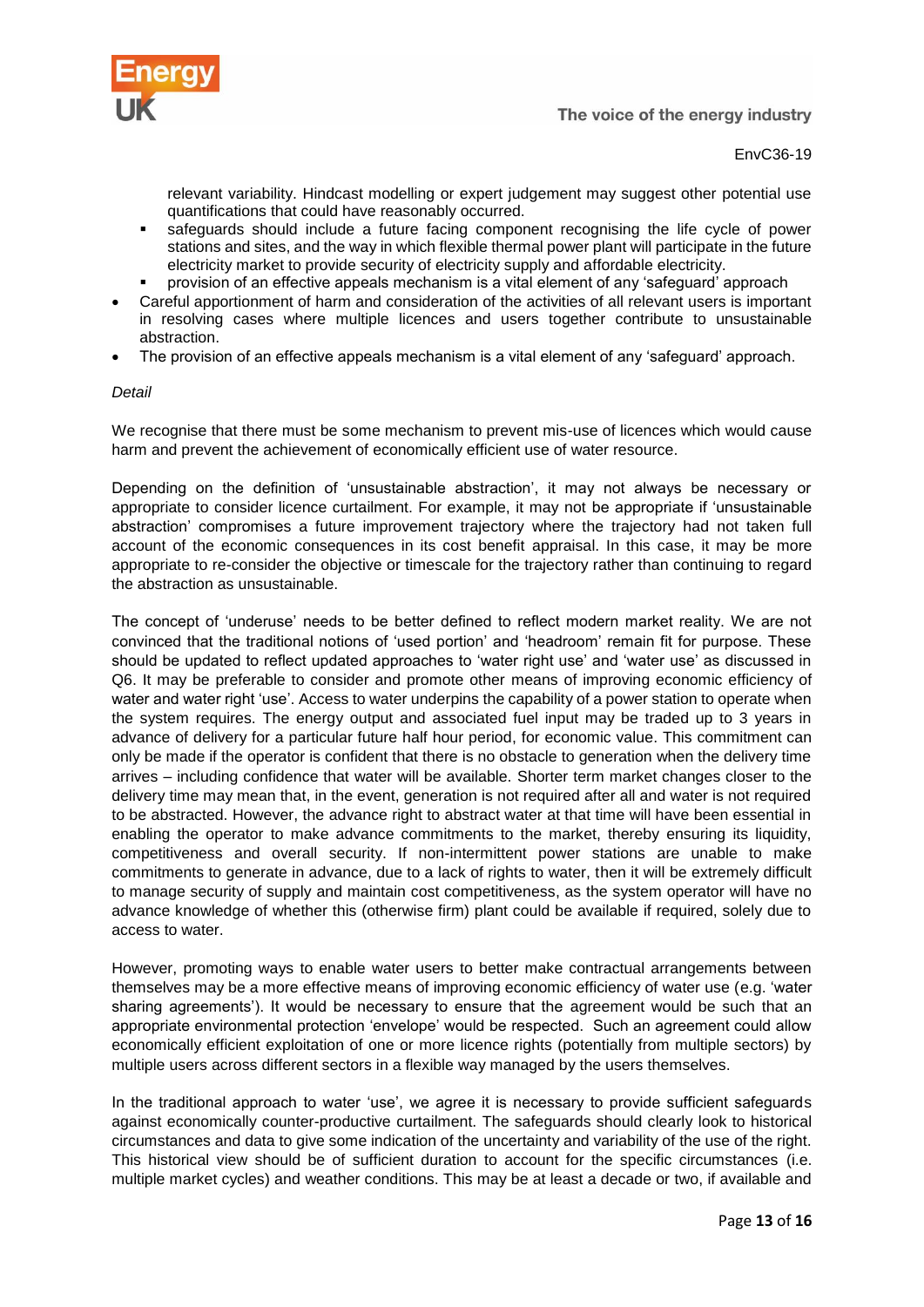![](_page_13_Picture_0.jpeg)

EnvC36-19

relevant. It should not be assumed that the historical record includes all relevant conditions which the licenced activity could and should respond to and either expert judgement or hindcast modelling may suggest other potential 'use' quantifications that could have reasonably occurred under historic conditions.

Safeguards should include a future facing component that recognises the 'life-cycle' of the site especially in the light of potential future circumstances. In some cases, a sector plan may be available to provide some future view. This is not the case for the power sector where the activity at a given location using a licence depends on the decision-making of a specific owner/operator. Often a power station will operate at high load factor early in its life, declining as the plant ages. Subsequently, an operator may choose to refurbish or replace the plant with a new one, resulting in a substantial increased gross and net abstraction compared to the year before this upgrade. Often this complicated through variable and plant outages, but the water right remains an essential pre-requisite to investment in the water-dependent asset. Thus, it is necessary that the right is safeguarded throughout the plant's operational life, and through the period preceding the development and commissioning of the new plant.

Operation in response to system stress events (such as Capacity Market Notices), peak energy demand and in response to periods of low output from variable renewable sources, is likely to mean that flexible plant will continue to use 100% of their short-period (hours, days) licence right on many occasions in any given year. However, it must be noted that the annual gross and net abstraction will vary significantly from year to year. It is important that if licence variation for under use is proposed, the context of the time period in which abstraction occurs should be considered. For example, a power station may operate at 100% load for several days or weeks, and therefore abstract close to the shortterm maximum gross and net allowed by the licence, whilst still abstracting well below annual allowances. Careful consideration of the type of variation to be used is therefore necessary in order to obtain the necessary environmental benefit whilst retaining the best economic contribution from the remaining unvaried portion of the right. This is particularly important when considering variations of multiple licences potentially across different sectors.

The provision of an effective appeals mechanism is a vital element of any 'safeguard' approach.

# **Q15. Should the Environment Agency also be able to vary under used licences where there is unmet need for additional water in the catchment, to remove the underused portion, with suitable safeguards to protect necessary headroom?**

# *Key Points*

- This is similar to Q14 and the same points apply on concepts of water use, water rights use and headroom and safeguarding.
- A key difference is that in Q14 the unmet need is the aquatic environment.
- We do not regard EA curtailment of existing licences as necessarily the appropriate way to address the unmet need case where the unmet need is for another user; if this approach is used some appropriate test must be established to determine the validity of the conjectured 'unmet need'.
- Promoting market approaches is likely to be more effective.

# *Detail*

We regard this as similar to Q14 (with the environment being regarded as the unmet need) but without the same legal imperative to provide for the unmet need for new users or expansions of existing users. The discussion of Q14 on the concept of use and safeguarding applies.

The provision of an effective appeals mechanism is a vital element of any 'safeguard' approach.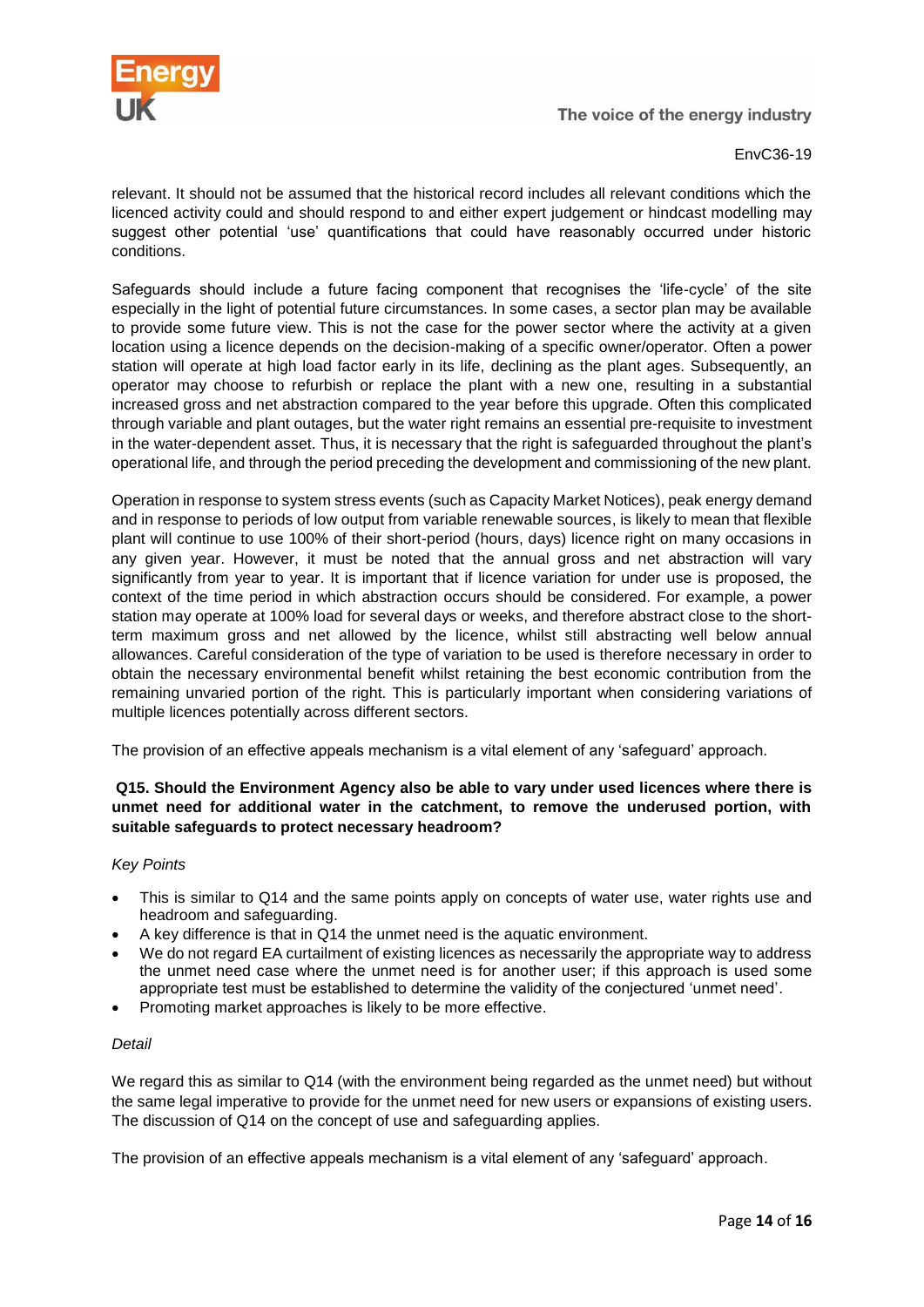![](_page_14_Picture_0.jpeg)

EnvC36-19

We do not regard EA curtailment of existing licences as necessarily the appropriate way to address the unmet need case. If this is nonetheless pursued some appropriate test must be established to determine the validity of the conjectured 'unmet need'.

We feel a market approach is likely to provide the most efficient and effective means of addressing the unmet need issue, since otherwise it may be impossible to establish the validity of the asserted 'unmet need'. It would not be appropriate to curtail the licence of an existing user who was obtaining economic value from the licence rights in favour of another user who then chose not to exploit those rights (or exploited them in a less economically efficient way). Such approaches could include allowing simpler means of acquiring water or water rights portions of licences from existing holders through commercial agreements (either through sale and purchase of rights, leasing of rights or water sharing agreements or linked licences allowing the wider exploitation of existing rights).

# **Q16. Should the Environment Agency be able to change any under used licence once necessary headroom is taken into account, irrespective of proportion of under use? If not, what proportion of under use is appropriate?**

# *Key Points*

- There should be a minimum threshold for curtailment action in order to avoid the possibility of disproportionate burden on EA and licence holders alike.
- The concepts of 'use' and 'headroom' should be revisited to reflect today's market conditions.
- Energy UK would welcome direct engagement with Defra/EA on determining an approach to changes to licensed quantities and timescales for implementation.
- The provision of an effective appeals mechanism is a vital element of any 'safeguard' approach.

#### *Detail*

We think there should be a minimum threshold for curtailment action in order to avoid the possibility of disproportionate burden on EA and licence holders alike in dealing with immaterial changes.

As discussed in Q14-15 the concepts of 'use' and 'headroom' should be revisited to ensure appropriate concepts recognising today's market conditions are recognised, understood and used.

The appropriate threshold for action, for an updated concept of 'use' properly established with both an historical and a forward-facing perspective could be determined with respect to the licence quantities, or with respect to the change which is material in the catchment circumstances (e.g. the assessed environmental shortfall).

The equitability of the proposed distribution of EA licence right curtailment between the multiple parties perceived to be contributing to the environmental shortfall which is triggering the need for curtailment should also be considered.

We feel there may also be a role for a maximum proportion of a licence quantity which the EA could curtail in any one curtailment initiative in order that a licence holder should be given time to adjust activity (or acquire rights or water from other sources) in order to provide some business stability. There should be a minimum period between successive curtailment rounds for a given licence holder. Energy UK would welcome direct engagement with Defra or the EA on determining an approach to changes to licensed quantities and timescales for implementation.

The provision of an effective appeals mechanism is a vital element of any 'safeguard' approach.